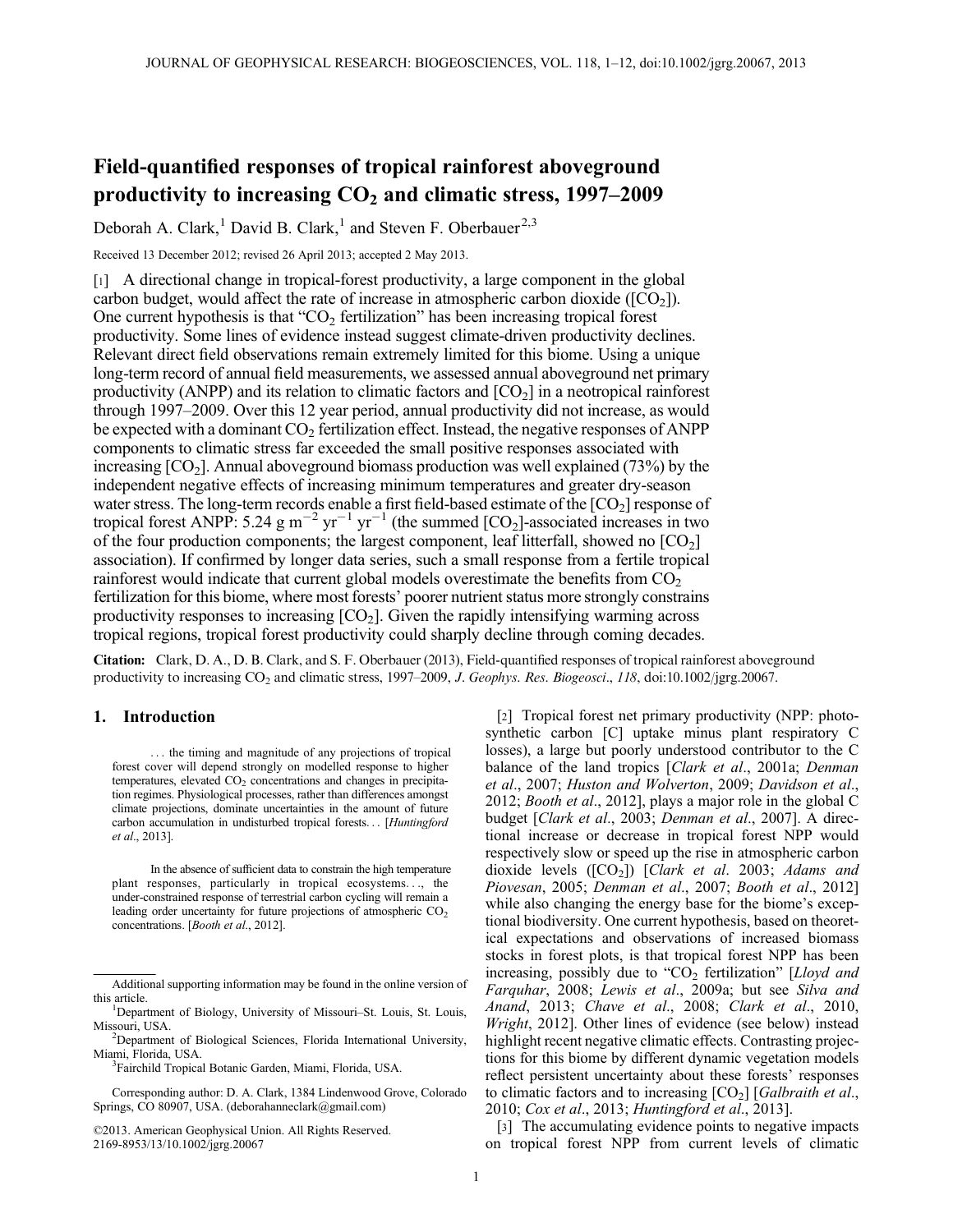stressors. The close parallel between tropical temperatures and annual  $[CO<sub>2</sub>]$  changes during 1960–2003 (after factoring out anthropogenic inputs) [Adams and Piovesan, 2005; Cox et al., 2013] suggests that global tropical NPP decreased in the warmer years of recent decades. Tropical NPP reductions in 2000–2009 due to high temperatures and associated water stress were inferred in analyses based on remote-sensed data and modeling [Zhao and Running, 2010]. Recent field studies in tropical forests have linked higher temperatures and/ or greater water stress to reduced forest- and leaf-level net C uptake [Loescher et al., 2003; Goulden et al., 2004; Tribuzy, 2005; Doughty and Goulden, 2008; Vourlitis et al., 2011], reduced tree growth [Clark et al., 2003, 2010; Brando et al., 2008; da Costa et al., 2010; Gliniars et al., 2013; Silva and Anand, 2013], and increased tree mortality [Phillips et al., 2009; Clark et al., 2010; da Costa et al., 2010].

[4] Until now, the biome has lacked the long field data series required for quantifying the trend and environmental responses of tropical forest NPP [Clark and Clark, 2010]. Long-term local climatic and soil moisture records are rare [Fung et al., 2005; Phillips et al., 2009; Clark and Clark, 2010], and productivity data are typically restricted to single NPP components, from single plots, and based on short periods or few re-measurements [Clark et al., 2001b; Aragão et al., 2009; Huston and Wolverton, 2009].

[5] In an old-growth lowland tropical rainforest (La Selva, Costa Rica), we field-measured annual aboveground net primary productivity (ANPP\* [Clark et al., 2001a]: fine litterfall [reproductive, twig, and leaf litterfall] + estimated aboveground biomass increment) through the period 1997–2009 and assessed its relation to annual  $[CO<sub>2</sub>]$  and local climatic variation. These long field data series (12 yearly data points) for all ANPP\* components make possible the first assessment of the directional trend and climatic and  $[CO<sub>2</sub>]$  responses of annual ANPP\* in a tropical forest (our prior analyses of earlier data from this long-term study [Clark et al., 2010] were restricted to a single ANPP\* component). In the present study we show that ANPP\* did not increase over this 12 year period, contrary to what would be expected with a dominant  $CO<sub>2</sub>$  fertilization effect [Lloyd and Farquhar, 2008; Lewis et al., 2009a]. Only two of the four ANPP\* components showed evidence consistent with a (small) benefit from increasing  $[CO<sub>2</sub>]$ . The strong negative impacts from recent levels of two climatic stressors, high temperatures and periods of high vapor pressure deficit (VPD), instead raise the possibility of a progressive decline in tropical forest productivity as these stressors rapidly intensify across tropical regions [Diffenbaugh and Scherer, 2011].

## 2. Materials and Methods

### 2.1. Study Site and Plot Network

[6] The study site is an approximately 500 ha area of oldgrowth lowland tropical rainforest at the La Selva Biological Station (NE Costa Rica, 10°26'N, 83°59'W, elevation range 37–150 m). La Selva is the NW terminus of approximately 100,000 ha of continuous forest (national park, national forests, and private reserves). The La Selva forest is classified as Tropical Wet Forest in the Holdridge Life Zone system [Hartshorn, 1983]. Over the study period, annual rainfall at La Selva averaged 4537 mm and the mean

annual temperature was  $25.1^{\circ}$ C (annual climatic data are given in Table S1 in the supporting information). Rainfall varies seasonally at La Selva, with notably lower rainfall in the four months January–April, based on the long-term averages [Sanford et al., 1994]. We refer to this period as the annual "dry season"; however, the long-term mean rainfall for each of these 4 months exceeds 175 mm [\(http://www.ots.ac.cr/meteoro/default.php?](http://www.ots.ac.cr/meteoro/default.php?pestacion=2) [pestacion=2\)](http://www.ots.ac.cr/meteoro/default.php?pestacion=2). Overlying volcanically derived soils, La Selva is at the high-fertility end of the fertility range spanned by lowland neotropical forests [Powers et al., 2005].

[7] The ANPP\* measurements were carried out in the CARBONO Project [\(http://www.ots.ac.cr/carbonoproject\)](http://www.ots.ac.cr/carbonoproject) plots. This network of 18 0.5 ha plots (Figure S1) was designed to sample old-growth forest with replication on each of the three dominant edaphic conditions in the upland forest landscape (younger oxisol terrace, older oxisol plateau, and older oxisol slope; six plots each). La Selva's geographic information system coverages (soils, digital elevation model) were used to site the plots across the landscape in an unbiased, random-block design [Clark and Clark, 2000].

## 2.2. ANPP\* Methods

[8] From October 1997 to September 2009, we measured ANPP\* in all 18 plots (the annual plot-level production data are given in Table S2). ANPP\*, the estimate of annual aboveground NPP based on best practice field measurements [Clark et al., 2001a; Huston and Wolverton, 2009] represents a large but unknown fraction of total NPP. It omits several aboveground components as well as all belowground NPP (which is potentially large and time varying), due to intractable methods challenges for yearly monitoring (see Figure S2).

[9] Fine litterfall (leaves, twigs  $\lt 1$  cm in diameter, reproductive material) was collected biweekly beginning in October 1997. In each plot, fine litterfall was collected from nine  $0.25 \text{ m}^2$  standing litterfall traps (height  $0.80 \text{ m}$ ) and nine  $0.25$  m<sup>2</sup> ground-level traps for large litter items (largest dimension >50 cm; e.g., palm fronds), which are poorly sampled by standing basket traps [Villela and Proctor, 2002]. The traps were set out across all plots at predetermined coordinates in a standardized regular array. If a tree or large branch subsequently fell onto a trap location, the trap was shifted horizontally the minimal distance needed to allow unimpeded litter collection. The standing traps were maintained and re-leveled if necessary at each biweekly collection. When a trap was compromised during a given collection period by blockage or trap damage (e.g., from tree or branch fall or animals), its contents were discarded and the plot-level litterfall rate for that collection was based on the reduced sampling area. For each biweekly collection, samples from all litter traps in a plot were combined, sorted by fine-litter category, and oven dried to constant mass at  $65^{\circ}$ C. Annual fine litterfall for each plot was the summed litterfall from the 26 collections in each measurement year (1 October, year 1, to 30 September, year 2).

[10] All live woody stems of  $\geq$ 10 cm diameter (trees, palms, lianas; >200 species per year) were mapped and identified at plot installation and then censused annually in September–November for recruits, mortality, and growth, beginning in September 1997. In each annual census, the diameter of all live woody stems of diameter  $\geq 10$  cm in each plot was measured with a fabric diameter tape at a permanently marked point of measurement (POM; 10 cm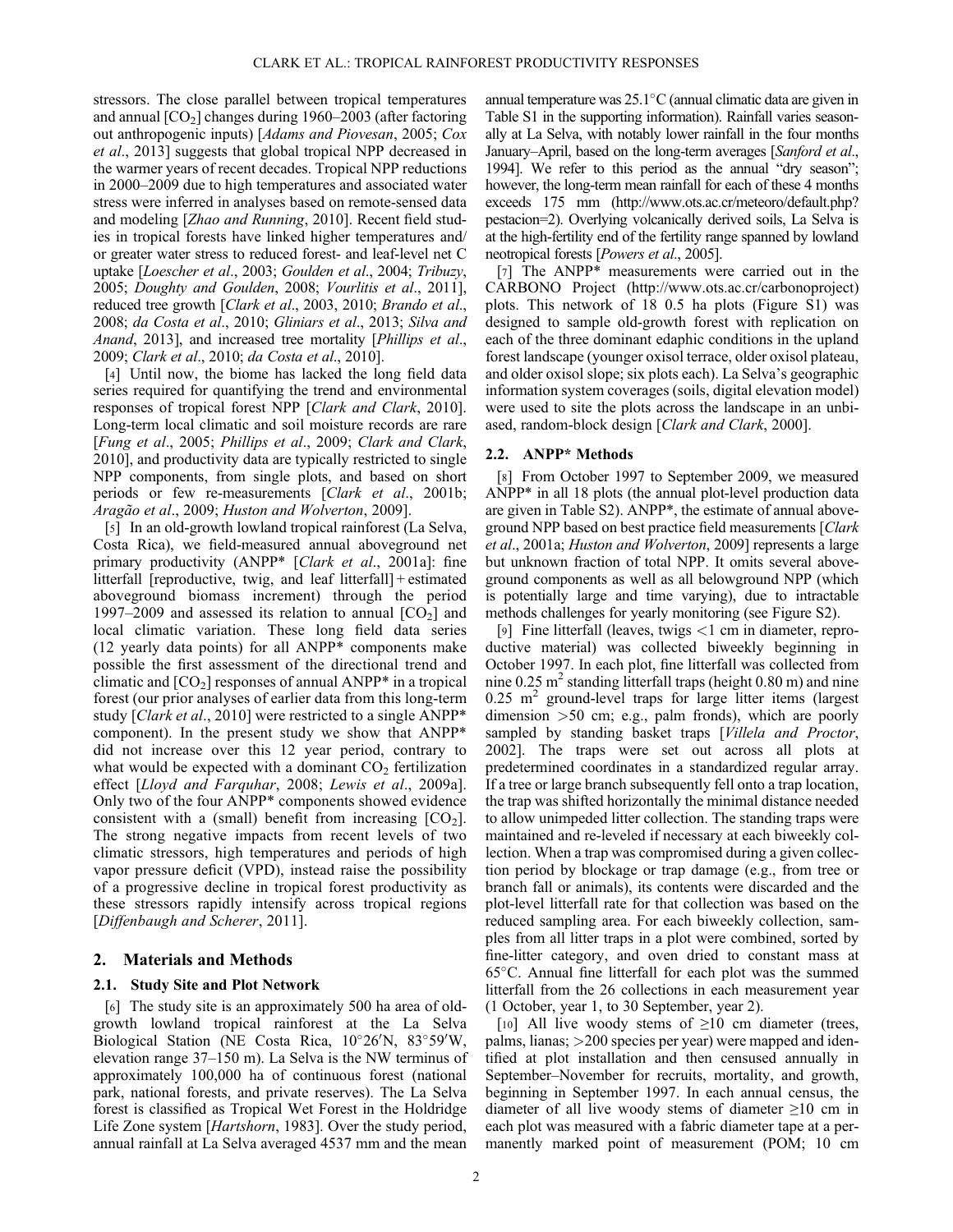below an aluminum nail in the bole) at 130 cm height above the ground or above any buttresses or stem irregularities; measurements at the higher POMs were made using one to four 3 m tall portable ladders [cf. Clark, 2002]. Tape replacements during each census were based on regular (every hectare) tape calibrations against a metal meter stick. Each year the precision of the diameter measurements was quantified by re-measuring approximately 80 stems after an interval of at least 1 day (for years 1–10, 77% of re-measurements were identical and 99% were within 1 mm [Clark et al., 2010]). Plots were measured in the same sequence every year. In a year when a tree's POM was judged to be threatened by upward "buttress-creep" or other encroaching irregularities, double measurements were taken (at the original POM and at a new POM higher on the bole) to maintain continuity of the tree's increment record. The diameter measurement protocols and data quality-control were as further detailed by Clark and Clark [2006]. Each year, the aboveground biomass of each live woody stem  $\geq 10$  cm in diameter was estimated from its diameter using the Tropical Wet Forest biomass allometric equation of Brown [1997], which was based on 175 harvested trees, 100 of which were harvested <30 km from La Selva. Each tree's estimated annual aboveground biomass increment was calculated as the difference between successive annual biomass estimates and then annualized (multiplied by [365/(actual days between measurements)]). The *Brown* [1997] allometry produces an estimate of landscape-level aboveground biomass increment at La Selva within 8% of that calculated with an alternative tropical wet forest allometry [Chave et al., 2005] that incorporates species- or genus-level wood densities for all stems (for this comparison, we used the most local wood-density data available for each species from a large global tropical compilation [Zanne et al., 2009] and other sources;  $r^2 = 0.94$  between the two allometric biomass estimates for each tree, Figure S3). For trees with a POM change(s) during the 12 year period, subsequent yearly estimates for biomass and biomass increment were based on the tree's last diameter measurement at the original POM, augmented by the subsequent annual diameter increments; this calculation prevents progressive biomass underestimation when the POM is moved up the bole, where diameter may be reduced by bole taper. Each year's plot-level estimate of aboveground biomass increment (henceforth "wood production") was calculated as the sum of the estimated annual increments in aboveground biomass by all surviving woody stems  $\geq 10$  cm in diameter in the plot, with a further adjustment for recruits (new stems ≥10 cm in diameter that year in the plot). The annual biomass increment of each recruit in their first year of inclusion was calculated as their end-of-year estimated aboveground biomass minus that of a 10 cm diameter tree [Clark et al., 2001a].

## 2.3. Meteorological and  $[CO<sub>2</sub>]$  Data and the Derived Annual Metrics

[11] Local meteorological records covering the entire study period were from the La Selva weather station, a groundbased automated system recording both 30 min and daily data from sensors for air temperature and relative humidity, rainfall (tipping-bucket), and total radiation (pyranometer), with parallel manual data for daily rainfall (pluviometer) and daily maximum and minimum air temperature (maximum and minimum thermometers supplied and calibrated by the Instituto Meteorológico de Costa Rica). Data screening (D. A. Clark)

consisted of between-record cross-checks (30 min versus daily data, automated versus manual data, comparison with parallel above-canopy data from one or more above-canopy towers at La Selva). Cross-sensor regressions were used to replace questionable data and fill data gaps, producing complete daily records for the 12 years (downloadable documented files at <http://www.ots.ac.cr/meteoro/default.php?pestacion=2>). In addition, we monitored volumetric soil moisture at 0–30 cm depth in each of the 18 plots with a Campbell CS615 frequency domain reflectometry sensor buried vertically in the center of each plot; sensors were read biweekly beginning March 1998, with some limited data gaps during the 12 year period. From these data, annual climatic metrics (Tables 1 and S1) were calculated based on each 12 month ANPP\* measurement year (1 October, year 1, to 30 September, year 2) and on the included 4 month "dry season"(January–April).

## 2.4. Data Analysis

[12] We tested for trends and responses of landscape-scale ANPP\* using the program JMP 8.0 (SAS Institute). Interyear variation in productivity metrics was first assessed based on the plot-level data (Figure S4), in tests controlling for the repeated measures from individual plots (Friedman two-way nonparametric tests and one-way repeated measures analysis of variance with the Univar G-G correction, testing the 18 plot-level values each year for a year effect). Given the significant interyear variation (see section 3.4), we then tested each landscape-scale productivity metric (annual means of data from the 18 plots for total ANPP\* and each of its four components) for directional change and for climatic/ $[CO<sub>2</sub>]$  responses. We used simple linear regression with a priori predictions of effect direction for all factors but year (positive effect assumed for light, water,  $[CO<sub>2</sub>]$ ; negative effect assumed for temperature).

[13] Based on analysis of cross correlations among all climatic metrics to identify the most informative factors, a subset was selected of 16 annual metrics related to temperature, light, and water limitation, the climatic drivers expected to most influence tropical forest productivity [Nemani et al., 2003; Doughty and Goulden, 2008; Lewis et al., 2009a; Way and Oren, 2010; Zhao and Running, 2010]. Two metrics involved air temperatures above  $28^{\circ}$ C, above which leaf- and ecosystem-level C uptakes have been found to decline in tropical forests [Loescher et al., 2003; Goulden et al., 2004; Tribuzy, 2005; Doughty and Goulden, 2008; Vourlitis et al., 2011]. We also included mean temperature because of its widespread use in dynamic vegetation models. The 16 selected annual climatic metrics, plus the annual means for atmospheric  $[CO<sub>2</sub>]$  (annualized from monthly atmospheric  $[CO<sub>2</sub>]$  from the Mauna Loa record, [http://scrippsco2.ucsd.edu\)](http://scrippsco2.ucsd.edu), constituted the standard set of 17 factors (Table 1) used to evaluate environmental responses of annual ANPP\* and its components. The annual values of these factors are given in Table S1.

[14] We tested each productivity metric for a significant relationship with each of the 17 environmental metrics (simple linear regression). We further used two-factor linear least squares models to enable detection of independent effects from pairs of significant drivers with opposing effects and/or contrasting patterns of interannual variation. In such cases, each factor's individual effect could be missed or diluted in simple one-factor tests due to the uncontrolled for effects of a second important driver. Because maximum and minimum temperatures can differentially affect plant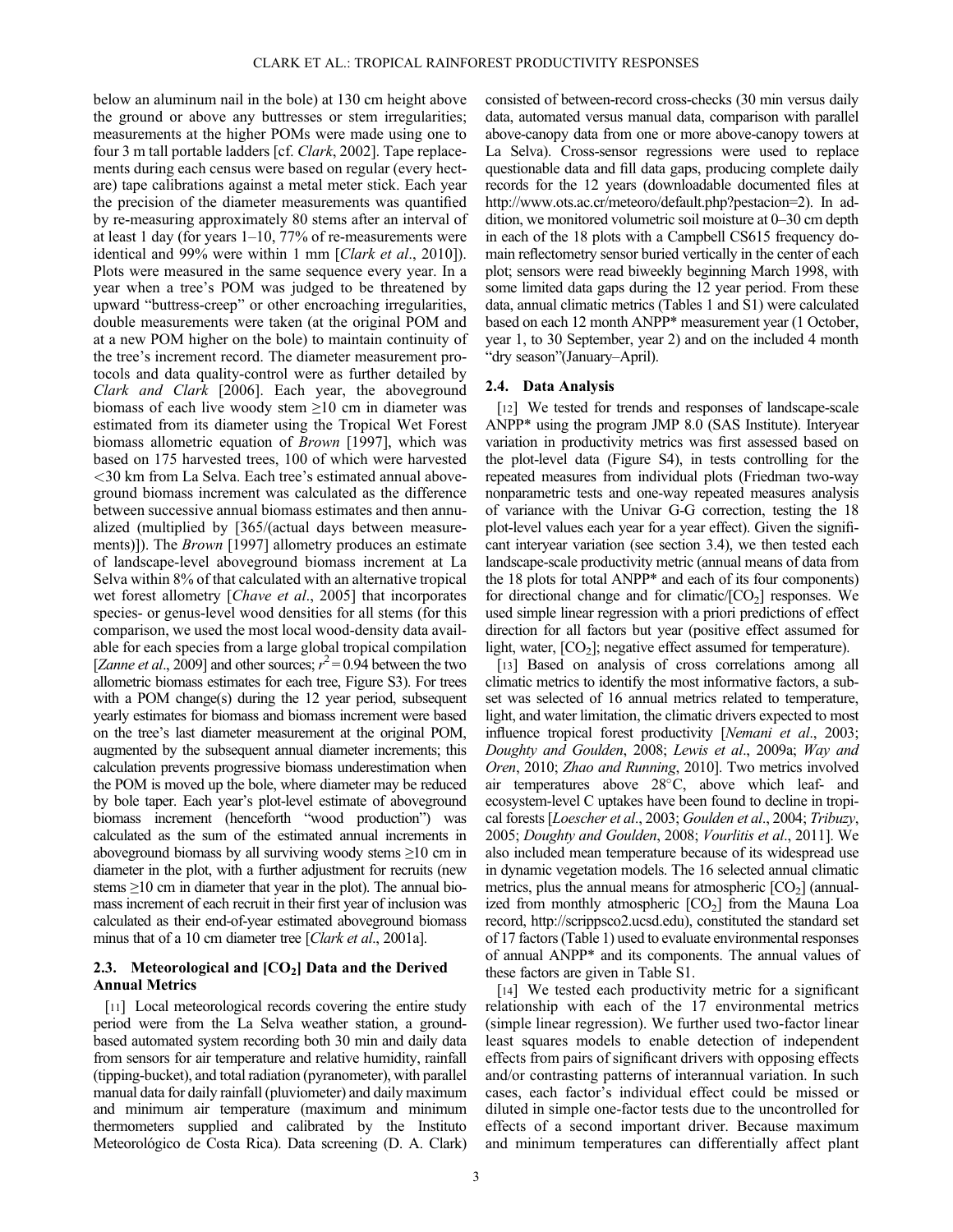#### **Table 1.** The Climatic and  $[CO<sub>2</sub>]$  Metrics Assessed for Relationships With Annual ANPP\*

| Factor                               | Definition                                                                  | Maximum              | Minimum           | Range/Mean |
|--------------------------------------|-----------------------------------------------------------------------------|----------------------|-------------------|------------|
|                                      | Temperature                                                                 |                      |                   |            |
| 1. Daily mean T                      | Annual mean of daily mean air temperature                                   | $25.55^{\circ}$ C    | $24.58$ °C        | 4%         |
| 2. Daily maximum T                   | Annual mean of daily maximum air temperature                                | $31.93^{\circ}$ C    | $30.15^{\circ}$ C | 6%         |
| 3. Daily minimum T                   | Annual mean of daily minimum air temperature                                | $22.27^{\circ}$ C    | $21.34$ °C        | 4%         |
| 4. Daily daytime T                   | Annual mean of hourly mean air temperature from 0600-1800 h                 | $27.65$ °C           | $26.50^{\circ}$ C | 4%         |
| 5. Daily nighttime T                 | Annual mean of hourly mean air temperature from 1800–0600 h                 | 23.48°C              | $22.62^{\circ}$ C | 4%         |
| 6. Daily Tsum $>28^{\circ}$ C        | Annual mean, daily $\Sigma$ (mean hourly temperature $-28^{\circ}$ C), for  |                      | $7.92^{\circ}$ C  | 67%        |
|                                      | daytime hours (0600–1800) with mean air temperature $> 28^{\circ}$ C        |                      |                   |            |
| 7. Dry season Tsum $>28^{\circ}$ C   | Jan-Apr mean, daily $\Sigma$ (mean hourly temperature $-28^{\circ}$ C), for | $14.43^{\circ}$ C    | $6.62^{\circ}$ C  | 72%        |
|                                      | daytime hours (0600–1800) with mean air temperature $>28^{\circ}$ C         |                      |                   |            |
|                                      | Light                                                                       |                      |                   |            |
| 8. Daily radiation                   | Annual mean of daily total radiation (pyranometer)                          | $15.52$ MJ/d         | $13.01$ MJ/d      | 18%        |
| 9. Dry-season daily radiation        | Jan.-Apr. mean of daily total radiation (pyranometer)                       | $16.47 \text{ MJ/d}$ | 13.59 MJ/d        | 19%        |
|                                      | Water                                                                       |                      |                   |            |
| 10. Annual rainfall                  | Total 12 month rainfall                                                     | 6550 mm              | 3282 mm           | 72%        |
| 11. Dry-season rainfall              | Total rainfall during Jan.-Apr.                                             | 1431 mm              | 396 mm            | 104%       |
| 12. Dry-season soil moisture deficit | $\Sigma$ [(biweekly volumetric soil moisture at 0–30 cm depth) - 43%,       |                      | $-24.0%$          | 336%       |
|                                      | the upper limit of the lowest decile of all readings], for the across-plot  |                      |                   |            |
|                                      | means of all biweekly readings in Jan.-Apr. that were below 43%             |                      |                   |            |
| 13. Daily minimum RH                 | Annual mean of the lowest daily hourly mean for relative humidity $(\%)$    | 78.64%               | 61.15%            | 24%        |
| 14. Daily mean VPD                   | Annual mean of daily average vapor pressure deficit, based on               | $1.01$ kPa           | $0.43$ kPa        | 94%        |
|                                      | hourly means for air temperature and RH (0600-1800 h)                       |                      |                   |            |
| 15. Annual high VPD                  | Annual mean of the daily proportion of the 12 daytime hrs (0600–1800)       | 0.46                 | 0.17              | 112%       |
|                                      | with mean hourly vapor pressure deficit $>1$ kPa                            |                      |                   |            |
| 16. Dry-season high VPD              | Jan-Apr mean of daily proportion of the 12 daytime hours (0600–1800)        | 0.55                 | 0.19              | 110%       |
|                                      | with mean hourly vapor pressure deficit $>1$ kPa                            |                      |                   |            |
|                                      | CO <sub>2</sub>                                                             |                      |                   |            |
| 17. Atmospheric $[CO2]$              | Mean of the 12 monthly means of Mauna Loa $[CO2]$                           | 386.9 ppmy           | 365.7 ppmy        | 6%         |

productivity [cf. Welch et al., 2010], a two-factor model combined them. To test for  $[CO<sub>2</sub>]$  mitigation of physiological stress, two-factor models combined  $[CO<sub>2</sub>]$  with temperature and water metrics. A standard set of 82 two-factor models (Table S3) was used to test for climatic/ $[CO<sub>2</sub>]$  responses of landscape-scale ANPP\* and its components.

[15] Because of the large number of tests, the threshold significance level for a predictive model was set at  $P_{1-tail} \le 0.02$ for one-factor models and at  $P_{1-tail} \leq 0.01$  for both factors in two-factor models (a two-factor model was considered significant when both factors were significant at this level in the model). These arbitrary thresholds compromise between the highly conservative threshold resulting from the Bonferroni correction ( $P_{1-tail} \le 0.001$  required for significance in the 18 single-factor tests [climatic factors $\{CO_2\}$ ] year];  $P_{1\text{-tail}} \leq 0.0003$  required for significance in the 82 two-factor tests), which increases the likelihood of missing a true relation, and a too-liberal significance level, which increases the likelihood of accepting spurious relationships, a risk that increases with the number of tests (one or more models, particularly those with marginal P values, could by chance indicate a relation that does not actually exist). The model results serve both (1) to identify those factors with no detectable effect on annual productivity and (2) to reveal the likely environmental contributors to the observed interannual changes in productivity.

#### 3. Results

## 3.1. Assessing Forest Productivity: Single Plots Versus the Landscape

[16] The observations of annual productivity were sensitive to spatial scale and replication. While the interyear range in

landscape-scale ANPP\* (annual across-plot means from the eighteen 0.5 ha plots; Figure 1) was only 1.38 Mg ha<sup>-1</sup> yr<sup>-1</sup> (10.3% of the 12 year mean), annual ANPP\* varied more than 100% (range: 8.72–19.94 Mg ha<sup>-1</sup> yr<sup>-1</sup>; Figure S4) at the level of individual plots. Similarly, the contributions to total ANPP\* from individual components varied far less at the landscape scale (Figure 1) than they did at the scale of individual plots (Figure 2). Wood production, for example, constituted as little as 18% and as much as 48% of annual ANPP\*



Figure 1. Landscape-scale ANPP<sup>\*</sup> and its four components at La Selva, Costa Rica, over the 12 year study period. x axis: year 2 of each measurement year (1 October, year 1, to 30 September, year 2). Error bars indicate  $\pm 1$  SEM for each annual cross-plot mean  $(N = 18$  plots).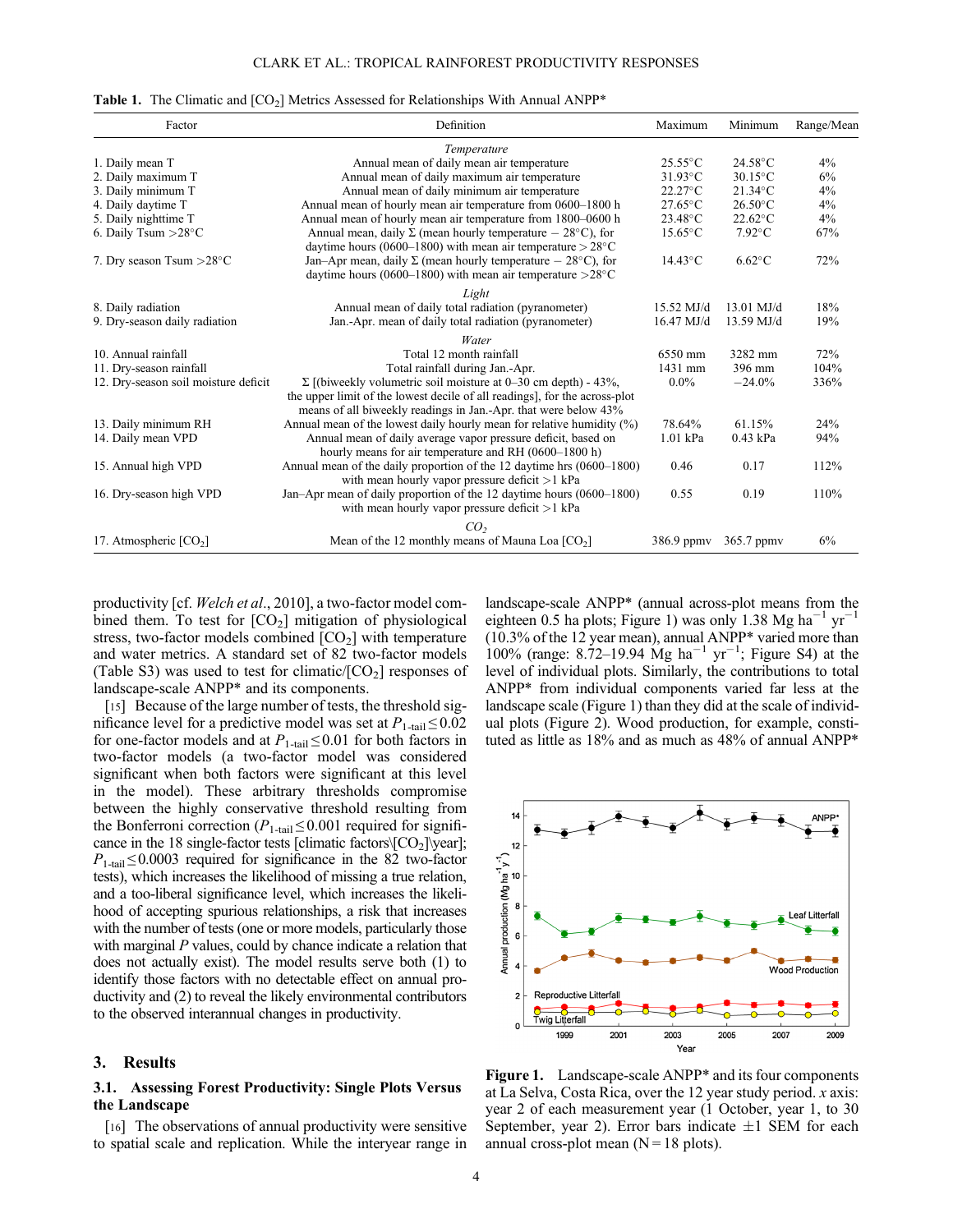

Figure 2. Contributions to ANPP<sup>\*</sup> from its four constituents at the level of individual plots. The plot-level constituents (proportion of annual ANPP\*; 18 plots in each of 12 years,  $N = 216$  plot years; data in Table S2) varied strongly, spanning a much wider range than seen among years at the landscape scale (Figure 1).

in given years at the plot level; the other three components showed similarly wide variation among individual plots (Figure 2). Our analyses of trends and climatic/ $[CO<sub>2</sub>]$ responses are therefore all at the landscape scale.

## 3.2. ANPP\* Composition

[17] Short-lived tissues (leaf, twig, and reproductive litterfall) together dominated landscape-scale ANPP\* in all years (Figures 1 and 2), as also seen in 32 other tropical forests with short-term data for all ANPP\* components [Clark et al., 2001b; Malhi et al., 2004; Aragão et al., 2009; Huston and Wolverton, 2009; Girardin et al., 2010]; the Indonesian lowland forests studied by Paoli and Curran [2007] are an exception. As found across tropical forests [Clark et al., 2001b; Chave et al., 2010], fine litterfall was predominantly leaves (73–78%). Wood production comprised 28–37% of landscape-scale ANPP\* (Figure 1).

### 3.3. Interannual Environmental Variation

[18] The years of the study period spanned diverse climatic conditions (Tables 1 and S1). They included a strong El Niño (1997–1998), the protracted 1998–2000 La Niña, and two record-hot years (1998, 2005). Although daily minimum temperatures have strongly increased since 1983 at La Selva (D. A. Clark, unpublished data), within our 12 year study period the annual means for daily minimum, maximum, and mean air temperature all showed no significant trend. At La Selva, the last 2 years (2007/2008 and 2008/ 2009) were notably cooler than several earlier years in the study period (Table S1), as they were across the global land tropics [\(http://data.giss.nasa.gov/gistemp/\)](http://data.giss.nasa.gov/gistemp/). Factors related to water limitation varied strongly through the study period, with a more than threefold range in dry-season (January– April) rainfall and soil moisture deficit and a more than twofold range in metrics based on annual and dry-season VPD. In the last 3 years (2006/2007–2008/2009) annual means for daytime VPD metrics at La Selva (Table S1) were higher, and annual means for actual vapor pressure were lower (D.A. Clark, unpublished data), than in the earlier 9 years. Over the 12 year period,  $[CO<sub>2</sub>]$  increased from 366 to 387 ppmv.

#### 3.4. Interannual Variation in Forest Productivity

[19] The annual data from the 18 plots (Figure S4 and Table S2) indicated significant interannual variation through the study period for total ANPP\* and for each of its four components on this tropical forest landscape (Friedman test:  $P < 0.001$  [ANPP\*, leaf litterfall, wood production, twig litterfall],  $P < 0.01$  [reproductive litterfall]; repeated measures analysis of variance:  $P < 0.001$  [leaf litterfall, wood production,],  $P < 0.01$  [ANPP<sup>\*</sup>], and  $P < 0.05$  [twig litterfall, reproductive litterfall]).

[20] Strikingly, the four components of landscape-scale ANPP\* varied individualistically through the study period (Figure 1). There were no significant correlations between components across the 12 years (Pearson's  $r$ , six pairwise tests of d.f. = 12,  $P_{2-tail}$  = 0.09–0.97).

Table 2. The Significant 1- and 2-Factor Models of the Interyear Variation in ANPP\* at La Selva, Costa Rica During 1997–2009

| <b>Production Model</b> | Model $r^2$ | Factor <sup>a</sup>                       | Sign of Effect | $P_{1\text{-tail}}$ , factor | $N$ (years) |
|-------------------------|-------------|-------------------------------------------|----------------|------------------------------|-------------|
|                         |             | <b>Wood Production</b>                    |                |                              |             |
| (1)                     | 0.73        | (1) Daily minimum T                       |                | 0.0006                       | 12          |
|                         |             | (2) Dry-season high VPD                   |                | 0.003                        |             |
| (2)                     | 0.71        | (1) Daily minimum T                       |                | 0.005                        | 10          |
|                         |             | (2) Dry-season soil-moisture deficit      |                | 0.01                         |             |
| (3)                     | 0.63        | Dry-season rainfall                       | $^{+}$         | 0.001                        | 12          |
| (4)                     | 0.36        | Daily mean T                              |                | 0.02                         | 12          |
| (5)                     | 0.35        | Daily minimum T                           |                | 0.02                         | 12          |
|                         |             | Leaf Litterfall (No Significant Models)   |                |                              |             |
|                         |             | Twig Litterfall                           |                |                              |             |
| (6)                     | 0.48        | Daily maximum T                           |                | 0.006                        | 12          |
| (7)                     | 0.40        | T sum $> 28^{\circ}$ C                    |                | 0.01                         | 12          |
|                         |             | Reproductive Litterfall                   |                |                              |             |
| (8)                     | 0.40        | Atmospheric $[CO2]$                       | $^{+}$         | 0.01                         | 12          |
|                         |             | ANPP <sup>*</sup> (No Significant Models) |                |                              |             |
|                         |             |                                           |                |                              |             |

a Factor definitions are given in Table 1.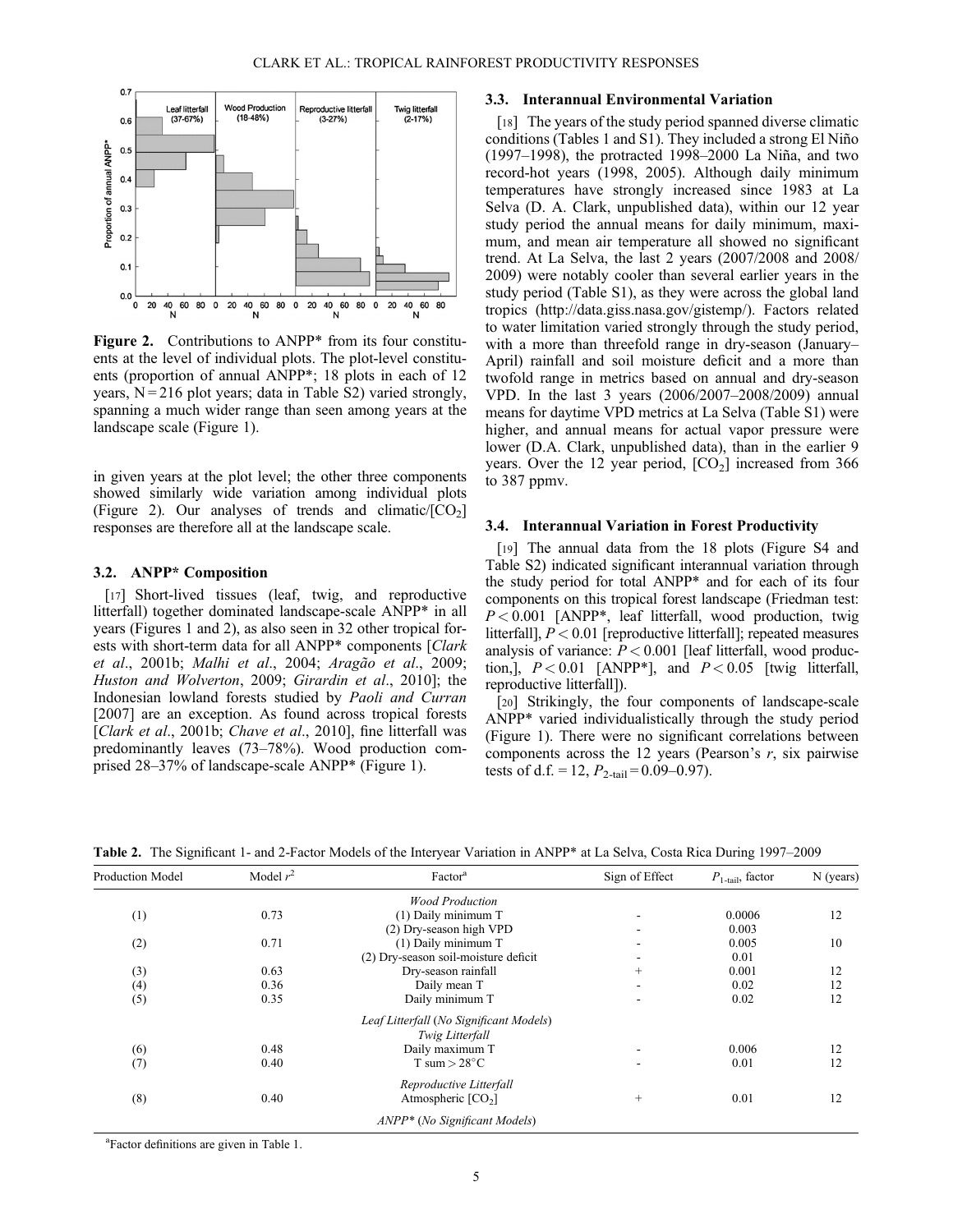

Figure 3. The strongest two-factor model of annual wood production (Model 1, Table 2), indicating marked reductions in annual wood production with both (a) higher minimum temperatures and (b) greater dry-season VPD. These partial regression plots indicate the effect of each factor on wood production, when controlling for the variation in the second factor: annual mean of daily minimum temperatures,  $P_{1-tail}$  = 0.0006; the proportion of dry-season daytime hours with high VPD,  $P_{1-tail} = 0.003$ .

### 3.5. Long-Term Productivity Trends

[21] Landscape-scale ANPP<sup>\*</sup> in this forest showed no directional change over the 12 year period (annual ANPP\* versus year, Pearson's  $r = 0.10$ , d.f. = 12, P 2-tail = 0.75). Three of the four ANPP\* components similarly showed no long-term trend (leaf litterfall versus year: Pearson's  $r = -0.19$ , d.f. = 12,  $P_{2\text{-tail}} = 0.56$ ; wood production versus year: Pearson's  $r = 0.29$ , d.f. = 12,  $P_{2\text{-tail}} = 0.36$ ; twig litterfall versus year: Pearson's  $r = -0.55$ , d.f. =1 2,  $P_{2-tail} = 0.06$ ). For only one minor ANPP\* component, reproductive litterfall, was the 12 year data series consistent with directional change (an increase; Pearson's  $r = 0.64$ , d.f. = 12,  $P_{2-tail} = 0.02$ ).

## 3.6. Climatic and  $[CO<sub>2</sub>]$  Responses of Annual Productivity

[22] The significant models linking the interannual variation in landscape-scale productivity to environmental factors (see section 2.4) are presented in Table 2. They indicate individualistic climatic and  $[CO<sub>2</sub>]$  responses from the different constituents of annual ANPP\*. Temperature, water limitation, and  $[CO<sub>2</sub>]$  all appeared as a significant driver in one or more models. Notably, annual radiation metrics did not contribute to any significant model.

[23] For the production of long-lived tissues (wood production), the significant climatic models (Table 2) were all related to two classes of stressors: higher temperatures and water limitation. The interyear variation in wood production was well explained by two 2-factor models  $(r^2 = 73\%)$ and 71%, respectively) that identified independent negative effects of higher year-round minimum temperatures and either of two aspects of dry-season water limitation: increased prevalence of high-VPD conditions (Model 1: Figure 3) or greater soil moisture deficit (Model 2: Figure S5). The latter model was based on 10 (not 12) years of data due to gaps in the soil moisture record, and, perhaps due to the shorter data series, the factor-level probabilities were notably greater than those of Model 1.

[24] In contrast, for the short-lived constituents of ANPP\* (leaf, twig, and reproductive litterfall), no significant model was based on a metric related to water stress (Table 2). Two significant models indicated negative temperature impacts on annual twig litterfall, but from higher daytime, rather than nighttime, temperatures (Table 2). For annual leaf litterfall, the largest ANPP\* component, lower values in four of the cooler years (Figure 4) produced a weak increase with minimum temperatures (but nonsignificant, given the a priori expectation of a negative relationship; for a twotailed expectation, P would have been 0.029).



Figure 4. The relation of annual leaf litterfall to yearly means of daily minimum temperatures through the 12 year period 1997–2009.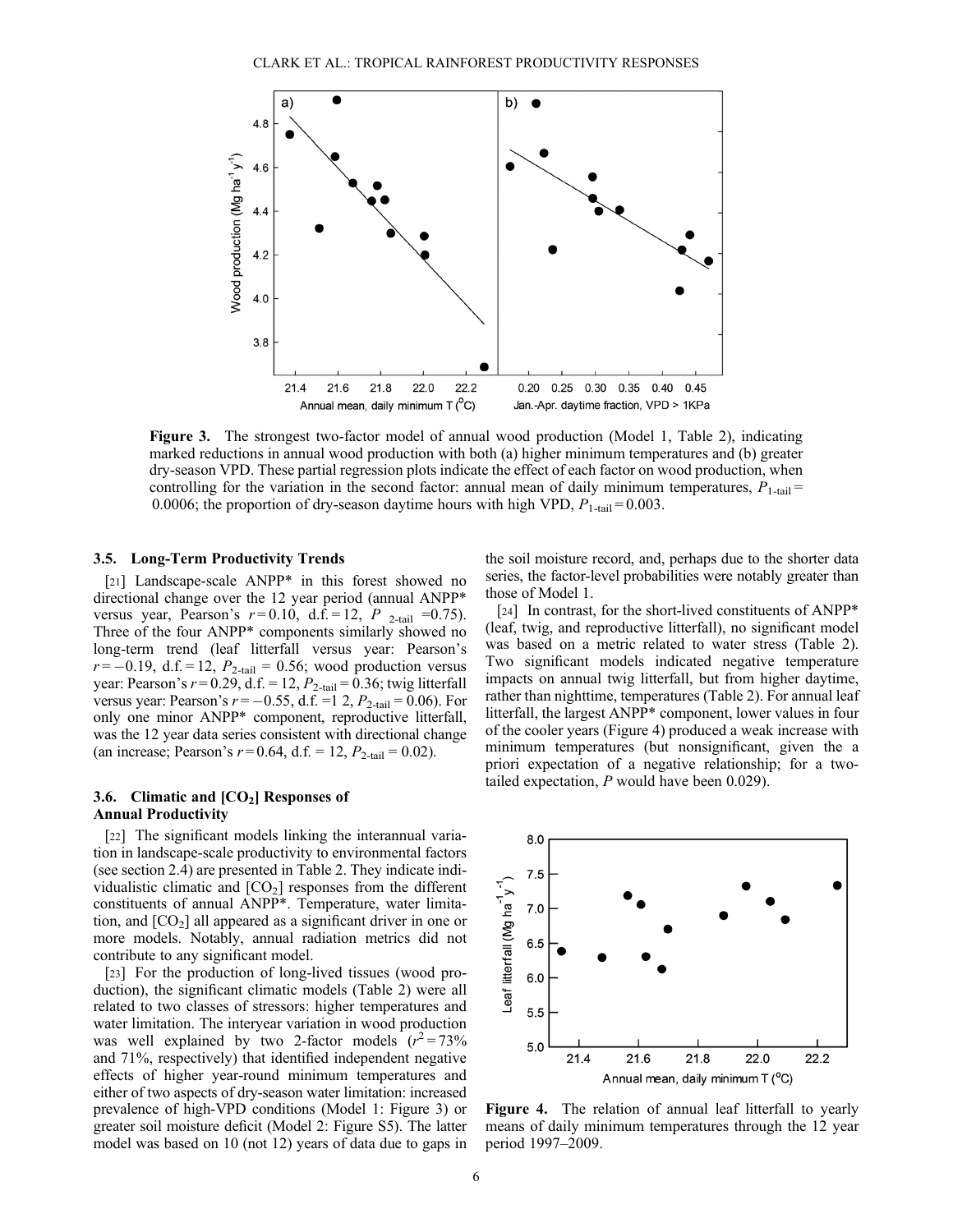

**Figure 5.** Observed and modeled interyear variation in the two  $[CO<sub>2</sub>]$ -associated ANPP\* components: (a) wood production (*TminVPD*: Model 1, Table 2;  $TminVPDCO2$ :  $[CO<sub>2</sub>]$  added to Model 1 as a third factor; see text) and (b) reproductive litterfall  $(CO<sub>2</sub>)$ : Model 8, Table 2). The x axes as in Figure 1.

[25] To assess the relationship of annual production with increasing  $[CO<sub>2</sub>]$ , we evaluated for each productivity metric (1) a linear regression on annual  $[CO<sub>2</sub>]$  and (2) 16 twofactor models that combined annual  $[CO<sub>2</sub>]$  with each of the 16 climatic metrics (Table 1). Wood production, leaf litterfall, and twig litterfall all showed no significant association with annual  $[CO<sub>2</sub>]$  in these models. When, however,  $[CO<sub>2</sub>]$  was added as a third factor to the strongest climatic model for annual wood production (Model 1, Table 2), the model  $r^2$  rose to 0.88 and the negative relationships with minimum temperatures and dry-season VPD both notably sharpened (to  $P_{1\text{-tail}} = 0.00015$ ; see Figures S6 and S7 for full statistical output). With 95% confidence intervals, the modeled declines in annual wood production were  $0.949 \pm 0.367$  Mg  $ha^{-1}$  yr<sup>-1</sup> per degree C increase in annual means of daily minimum temperatures, and  $0.026 \pm 0.010$  Mg ha<sup>-1</sup> yr<sup>-1</sup> per additional percent of the dry-season daytime period with hourly VPD averaging >1 kPa. With both climatic factors controlled for, this model indicated a highly significant increase in annual wood production with increased annual  $[CO_2] (0.021 \pm 0.015$ Mg ha<sup>-1</sup> yr<sup>-1</sup> per additional ppmv of annual  $[CO_2]$ ;  $P_{1-tail}$  = 0.006). The already good fit of Model 1 to the observed interyear changes in wood production was notably improved by the incorporation of  $[CO<sub>2</sub>]$  as a third factor (Figure 5a). In the case of reproductive litterfall, simple linear regression indicated a production increase of  $0.012 \pm 0.011$  Mg ha<sup>-1</sup> yr<sup>-1</sup> per ppmv of annual  $[CO<sub>2</sub>]$  over the 12 years (Model 8, Table 2), but with a poor fit to the actual interannual variation (Figure 5b). For both production components, the  $[CO<sub>2</sub>]$ 

association weakened or disappeared when the model was based on shorter data series (Table 3). Over the total 12 year study period, total ANPP\* showed no hint of an association with annual  $[CO_2]$  (simple linear regression:  $d.f. = 12$ ,  $r^2 = 0.01$ ,  $P_{1\text{-tail}} = 0.40$ ).

Table 3. The Effect of Data Series Length (N, Annual Re-Measurements) on Factor Significance (P) in the Two Models Indicating a  $[CO<sub>2</sub>]$  Response

|                                         |                           | Sign of<br>Effect <sup>a</sup> Years Years Years | $P$ , Factor <sup>b</sup> |      |                    |
|-----------------------------------------|---------------------------|--------------------------------------------------|---------------------------|------|--------------------|
| <b>Production Metric</b>                | Factor                    |                                                  | 8                         | 10   | 12                 |
| Wood Production <sup>c</sup>            |                           |                                                  |                           |      |                    |
|                                         | 1) Daily minimum T        |                                                  |                           |      | 0.02 0.001 0.00015 |
|                                         | 2) Dry-season high<br>VPD |                                                  | 0.18                      |      | 0.003 0.00015      |
|                                         | 3) Annual $[CO2]$         | $^{+}$                                           | 0.29                      | 0.02 | 0.006              |
| Reproductive<br>Litterfall <sup>d</sup> |                           |                                                  |                           |      |                    |
|                                         | 1) Annual $[CO2]$         | $^{+}$                                           | 0.09                      | 0.02 | 0.01               |

<sup>a</sup>In each case, the sign of the factor parameter was unchanged by dataseries length.

<sup>b</sup>One-tail probability associated with the factor in the model.

<sup>c</sup>Probabilities from the three-factor model (see section 3.6) are for each factor when controlling for the effects of the other two.

<sup>d</sup>Probabilities from simple linear regression (Table 2, Model 8).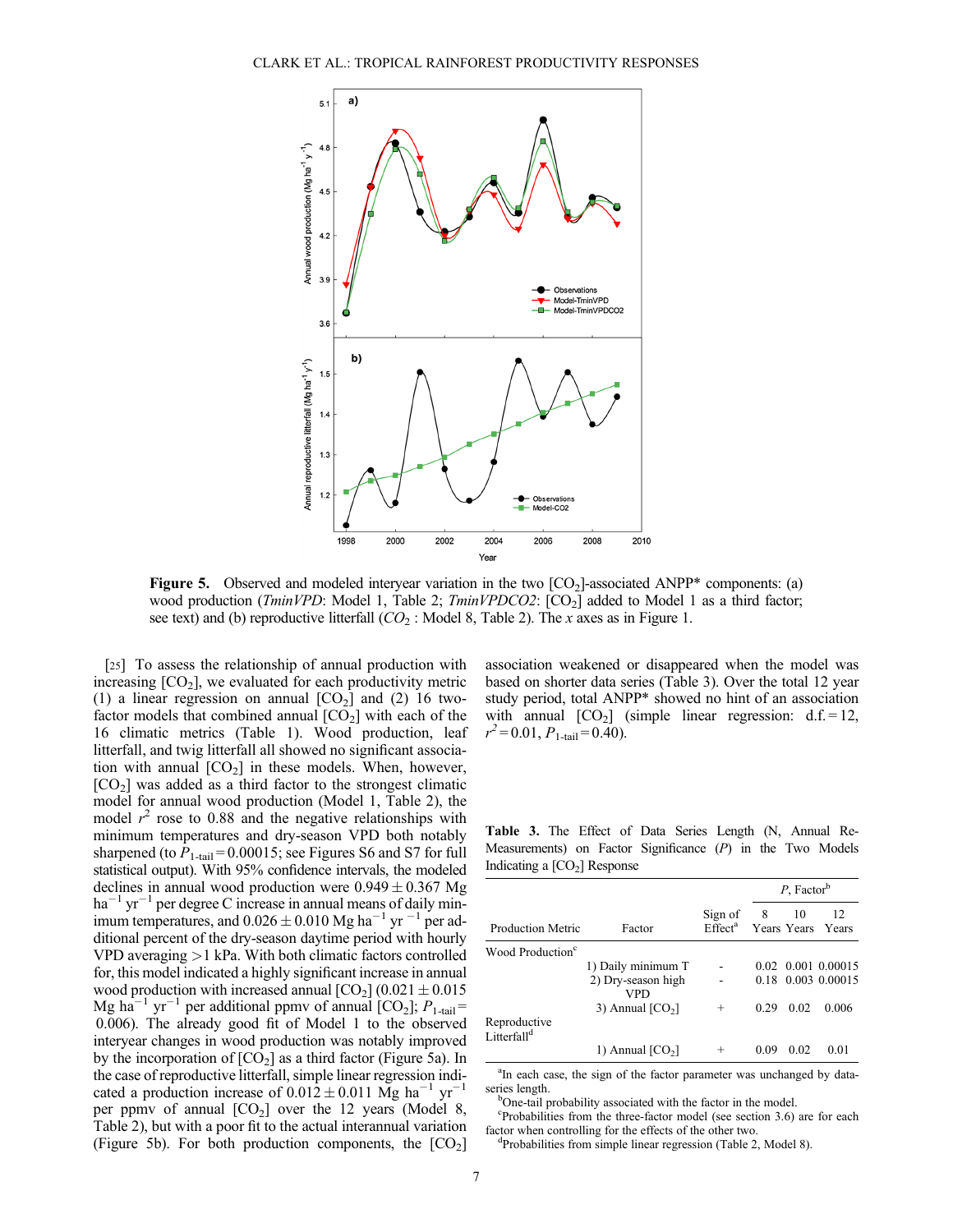#### 4. Discussion

### 4.1. Overview

[26] This study provides the first quantitative evaluation of the climatic/[CO2] responses and long-term trend of tropical forest annual aboveground NPP based on direct field measurements of multiple NPP components at the landscape scale. It was made possible by La Selva's long data series for local climate, soil moisture, and annual ANPP\* across a large old-growth tropical rainforest landscape. As emphasized by researchers working with global process models [Booth et al., 2012; Huntingford et al., 2013], such observations from this key biome are needed to help reduce large current uncertainties concerning future global climate and the fate of these extremely biodiverse ecosystems.

#### 4.2. Impacts From Current Levels of Climatic Stress

[27] In this lowland tropical rainforest, large negative effects on the annual production of new aboveground biomass (wood production) were produced by two independently important classes of climatic stressors: higher temperatures and greater levels of dry-season water limitation (Figures 3 and S5). The marked interyear changes in this major ANPP\* component during the 12 year study period were well explained ( $r^2$  = 0.73; Figure 5a) by the joint effects of annual changes in both the annual means of daily minimum temperatures and the prevalence of high-VPD conditions during the dry season. Notably small ranges of both stressors were associated with large drops in wood production (Figure 3). Annual wood production decreased 22% with an increase of  $1^{\circ}$ C in the annual mean of daily minimum temperatures, and it dropped 13% as the prevalence of high-VPD  $(1 \text{ kPa})$  conditions in the dry season increased from 17% to 47% of daytime hours. The ANPP\* field data series from this old-growth tropical rainforest landscape thus provide direct support for inferences made in three recent studies based on remote-sensing and eddy-covariance data [Zhao and Running, 2010; Toomey et al., 2011; Vourlitis et al., 2011]. In these studies, inferred negative impacts on tropical forests (reduced photosynthesis, reduced NPP, or increased tree mortality) were attributed to the joint, independent effects of higher recent temperatures and increased VPD.

[28] These analyses based on the 12 year record have produced a more process-level understanding of the negative effects on wood production from water limitation than emerged from our earlier analysis [Clark et al., 2010]. In that earlier study, dry-season (January–April) rainfall was found to be highly predictive of annual wood production (simple linear regression,  $r^2 = 0.85$ ,  $P_{1\text{-tail}} = 0.0001$ , d.f. = 10). With a further 2 years, the simple linear regression between this climatic metric and annual wood production, while still highly significant, has less explanatory power  $(r^2 = 0.63;$ Table 2, Model 3). Instead, our analyses based on the longer record now reveal highly significant negative effects of two other water-based metrics, dry-season high VPD and dryseason soil moisture deficit (Table 2, Models 1 and 2), both of which are more directly interpretable in ecophysiological terms than is dry-season rainfall.

[29] Notably different climatic responses were shown by the short-lived ANPP\* components at La Selva (Table 2). No significant model indicated water limitation as a driver of the observed interyear variation (Figure 1) in leaf litterfall, twig litterfall, or reproductive litterfall. Reproductive litterfall also showed no response to the interannual temperature changes. Negative effects of higher temperatures were evident for twig litterfall, but for daytime, rather than nighttime, temperatures (Table 2). For leaf litterfall, the largest ANPP\* component (Figure 1), reduced litterfall in four of the cooler years produced a (nonsignificant) positive relationship with annual means of daily minimum temperature (Figure 4).

[30] Because all the short-lived ANPP<sup>\*</sup> components are surrogates rather than direct measures of current-year production, additional processes need to be considered [Clark et al., 2001a]. Reproductive litterfall strongly underestimates actual reproductive production in tropical forests because of the heavy consumption of fruits and seeds by animals [Clark et al., 2001a; Parrado-Rosselli et al., 2006]. Interannual variation in the proportion of the year's seeds and fruits that is consumed and thus does not fall into the litterfall traps would produce additional noise for this ANPP\* component. Similarly, in tropical lowland forests the biomass of dead twigs can be substantially reduced by pre-collection (onbranch) decomposition and/or resorption before the twigs fall into litterfall traps (e.g., 40% biomass reduction for twigs 0.5–1.0 cm in diameter [*Edwards*, 1977]). Tropical forest leaf litterfall may be an unreliable indicator of current-year production due to multiple factors: (1) significant pre-collection losses from both herbivory and decomposition; (2) the multiyear life spans of some subclasses of leaves (intensified leaf-shedding in a stressful dry season could involve leaves produced in multiple years); and (3) possible interyear variation in these factors [Clark et al., 2001a]. These biotic processes clearly complicate efforts to measure the climatic and [CO2] responses of annual production for these short-lived tissues in tropical forests. Quantifying the impacts of these unmeasured processes on the short-lived ANPP\* components unfortunately remains intractable due to the lack of stand-level field data on these processes and their interannual variation.

[31] Several process-level inferences about C cycling in this forest nevertheless emerge from our findings.

[32] 1. A plausible interpretation of the strong negative association of wood production with the annual means of daily minimum temperature (as also found in two prior La Selva studies [*Clark et al.*, 2003, 2010]) is that the temperature sensitivity of nighttime plant respiration in this forest is a key current controller of stand-level aboveground biomass production. A notable feature of this negative temperature response by annual wood production at La Selva has been its constancy since 1984 [Clark et al., 2003, 2010; present study], suggesting a lack of temperature acclimation by plant respiration in this forest through three recent decades.

[33] 2. The independent negative effect of dry-season high-VPD conditions implicates reductions in dry-season photosynthesis due to stomatal closure as a second important controller of annual biomass production.

[34] 3. In contrast, the negative associations between annual twig litterfall and higher daytime temperatures (Models 6 and 7, Table 2) suggest enhancement of precollection (on-branch) decomposition, rather than a climatic effect on production. Supporting this inference is the lack of association between high daytime temperatures and wood production, a climatically sensitive ANPP\* component.

[35] 4. The possible temperature response of leaf litterfall merits a closer look. While lower leaf litterfall occurred in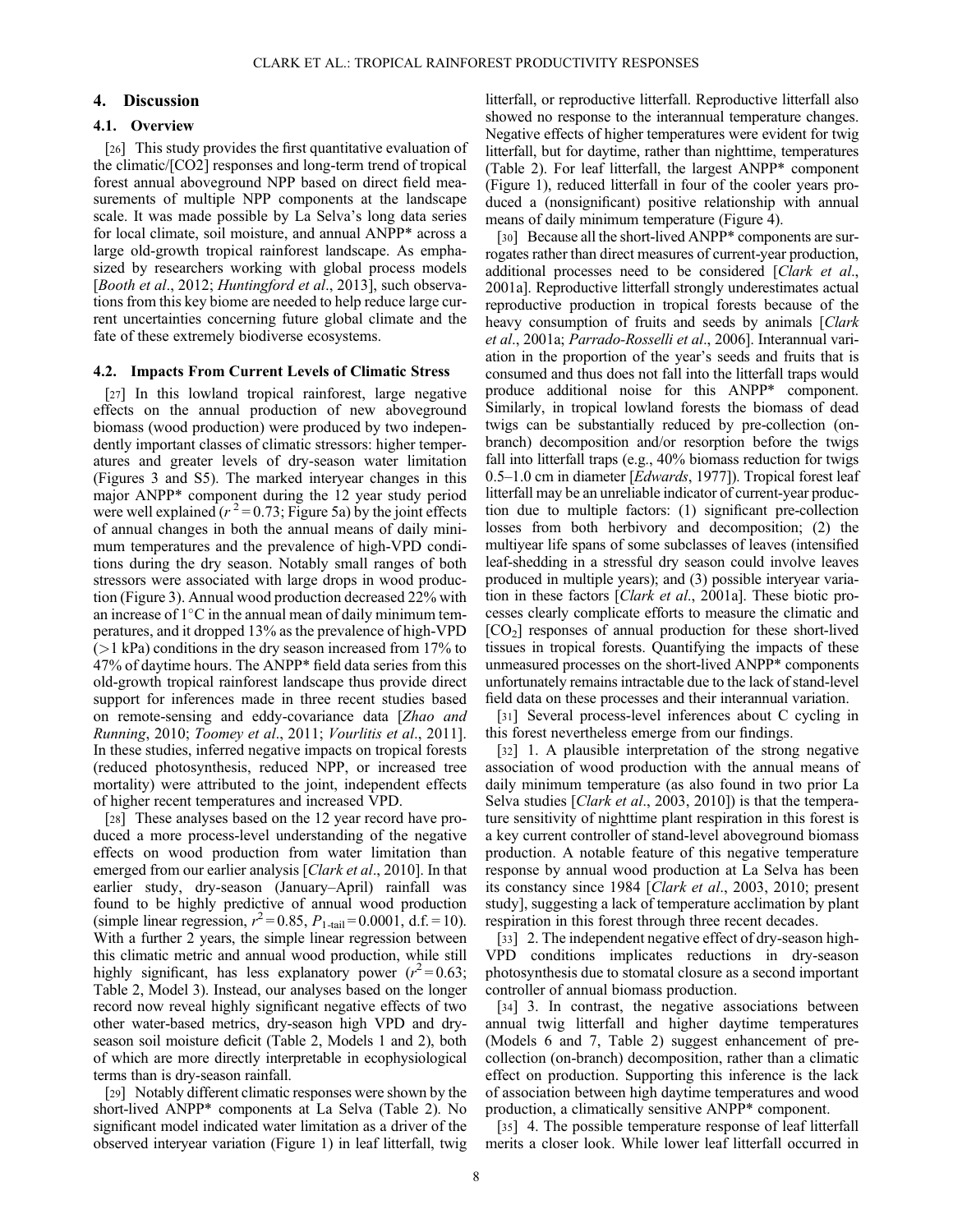four cooler years, in the remaining 8 years, leaf litterfall varied little while spanning most of the observed temperatures (Figure 4). A longer data series may resolve whether leaf litterfall consistently increases over this temperature range, or whether the 12 year pattern was a chance result of unmeasured biotic processes.

[36] 5. Solar radiation, a factor that has been hypothesized to drive annual productivity in tropical forests [e.g., Clark and Clark, 1994; Nemani et al., 2003; Wright and Calderon, 2006; Lloyd and Farquhar, 2008], was unrelated to the interannual changes (Table 2) in any component of aboveground production; although leaf- and forest-level C exchange in these forests is highly responsive to highfrequency variation in light (e.g., at 30 min. intervals) [*Loescher et al.* 2003], the interyear variation in solar radiation at La Selva appears to not affect annual production.

[37] Given the individualistic responses shown by ANPP\* components over the 12 year study period, it is not surprising that no climatic models (Table 2) explained the interyear changes in total ANPP\* (Figure 1). Together these findings argue for a more nuanced representation of the climatic responses of tropical forest NPP in dynamic vegetation models. Process-model parameterization and validation of modeled NPP processes for this biome should not be based on field data for a single NPP component.

## 4.3. The  $[CO<sub>2</sub>]$  Response of Forest Productivity

[38] The 12 year La Selva records for total ANPP<sup>\*</sup> and for leaf and twig litterfall showed no evidence of a  $[CO<sub>2</sub>]$  fertilization effect (see section 3.6). The data for the remaining two components, however, were consistent with stimulation by increasing  $[CO<sub>2</sub>]$ . Although wood production was not associated with annual  $[CO<sub>2</sub>]$  in the one- and two-factor models (as also found in the prior analyses [Clark et al., 2010]), a highly significant  $[CO_2]$  response ( $P_{1-tail} = 0.006$ ) was indicated by a three-factor model simultaneously controlling for the variation in annual means of minimum temperatures, in dry-season high VPD and in annual  $[CO_2]$ . This simple model explained 88% of the marked interyear changes in wood production during the study period (Figure 5a). The significant regression for reproductive litterfall (Figure 5b) was also consistent with a positive response to increasing  $[CO<sub>2</sub>]$ .

[39] Multiple caveats pertain to these relationships, however. To promote detection of forest responses, we set larger threshold probability values than prescribed by commonly used but conservative statistical standards (see section 2.4). Secondly, identifying the underlying cause of a directional response is difficult when more than one potential driver is monotonically increasing. The positive associations with annual  $[CO<sub>2</sub>]$  shown by wood production and reproductive litterfall could instead stem from multiyear forest demographic changes, such as recovery from the impacts of the record-hot El Niño in year 1 (counter evidence, however, is the progressive increase in the significance of the  $[CO<sub>2</sub>]$ responses with increasing length of data series; Table 3). The negative findings for two ANPP\* components, while statistically robust given the liberal significance levels, might have resulted from noise produced by interyear changes in unmeasured biotic processes such as herbivory or decomposition (see above). As the data series lengthen in this ongoing study, some of these sources of uncertainty around the degree of  $[CO_2]$  response by ANPP\* and its components

should be reduced or eliminated. Alternatively, however, one of the two ANPP\* components showing no  $[CO<sub>2</sub>]$  association, leaf litterfall, may be inherently unresponsive to increasing  $[CO<sub>2</sub>]$ . The law of diminishing returns may preclude additional leaf production beyond that attained with canopy closure. Since leaf production dominates tropical forest ANPP, its lack of response would greatly reduce the  $[CO<sub>2</sub>]$ response of total ANPP in this biome.

[40] These caveats notwithstanding, the record to date from La Selva provides a first opportunity to quantify possible  $CO<sub>2</sub>$  fertilization effects on NPP based on a long series of field observations (>10 annual censuses) in a tropical forest. The  $[CO<sub>2</sub>]$ -associated production responses indicated by the significant models are 2.41 g m<sup>-2</sup> yr<sup>-1</sup> yr<sup>-1</sup> for reproductive litterfall (annualizing the modeled change over the 12 years); 2.83 g m<sup>-2</sup> yr<sup>-1</sup> yr<sup>-1</sup> for wood production (annualizing the increasing difference over the 12 years between production predictions from the two- and three-factor models); and 0 g  $m^{-2}$  yr<sup>-1</sup> yr<sup>-1</sup> for leaf litterfall and twig litterfall. Thus, the total contemporary effect of increasing  $[CO<sub>2</sub>]$ on ANPP\* discernible from the long-term La Selva field records is 5.24 g m<sup>-2</sup> yr<sup>-1</sup> yr<sup>-1</sup>. This quantity is of similar magnitude to the annual  $[CO<sub>2</sub>]$  enhancements of total NPP (which also includes belowground NPP and unmeasured aboveground components; see Figure S2) estimated for Amazonian forests over a recent 18 year period from modeling experiments with two vegetation-process models [Hashimoto et al., 2010]: 5.34  $\rm g~m^{-2}~yr^{-1}~yr^{-1}$ (LPJ); and 9.32 g m<sup>-2</sup>yr<sup>-1</sup> yr<sup>-1</sup> (Biome-BGC) (values converted to biomass assuming a 50% C fraction).

[41] This comparison suggests that current process models may be overestimating the  $[CO<sub>2</sub>]$ -productivity response for the tropical forest biome. As a first approximation, the La Selva field-derived estimate could be viewed as a reasonable upper bound for the current  $[CO<sub>2</sub>]$  response of tropical forest ANPP. La Selva's volcanically derived soils are at the highfertility end of the tropical forest fertility spectrum [Powers et al., 2005]. Given the lower fertility of most tropical forests (e.g., much of Amazonia), greater nutrient-limitation constraints on  $CO<sub>2</sub>$  fertilization would be expected to produce smaller productivity increases across most of the biome [Townsend et al., 2011; Fisher et al., 2012; Goll et al., 2012].

[42] It is also instructive to relate our estimate of the  $[CO<sub>2</sub>]$ response of wood production at La Selva to recent findings of increasing aboveground biomass in small plots distributed across Amazonia [*Phillips et al.*, 2008] and Africa [*Lewis et al.*, 2009b]. From their composite analyses based on the active plots in each interval, the authors estimated yearly increases in aboveground biomass of 0.62 and 0.63 Mg  $\check{C}$  ha<sup>-1</sup> yr<sup>-1</sup>, respectively, for those two tropical forest regions. As recognized by these authors, changes over time in stand-level biomass are the net result of temporal changes in tree floristics, mortality rates, and growth. A further issue is the likelihood of an upward bias in estimates of biomass trends when the data are based on one or a few small plots in each landscape, due to the localized nature of disturbances (cf. [Körner, 2009]). The very small  $[CO<sub>2</sub>]$ -associated rate of change we have estimated for wood production by La Selva's comparatively fertile forest, 0.01 Mg C ha<sup>-1</sup> yr<sup>-1</sup> yr<sup>-1</sup> (assuming a 50% C fraction) suggests that rising  $[CO<sub>2</sub>]$  could account for very little of the remarkably large yearly biomass increases estimated for Amazonia and Africa in those studies [also see Wright, 2012].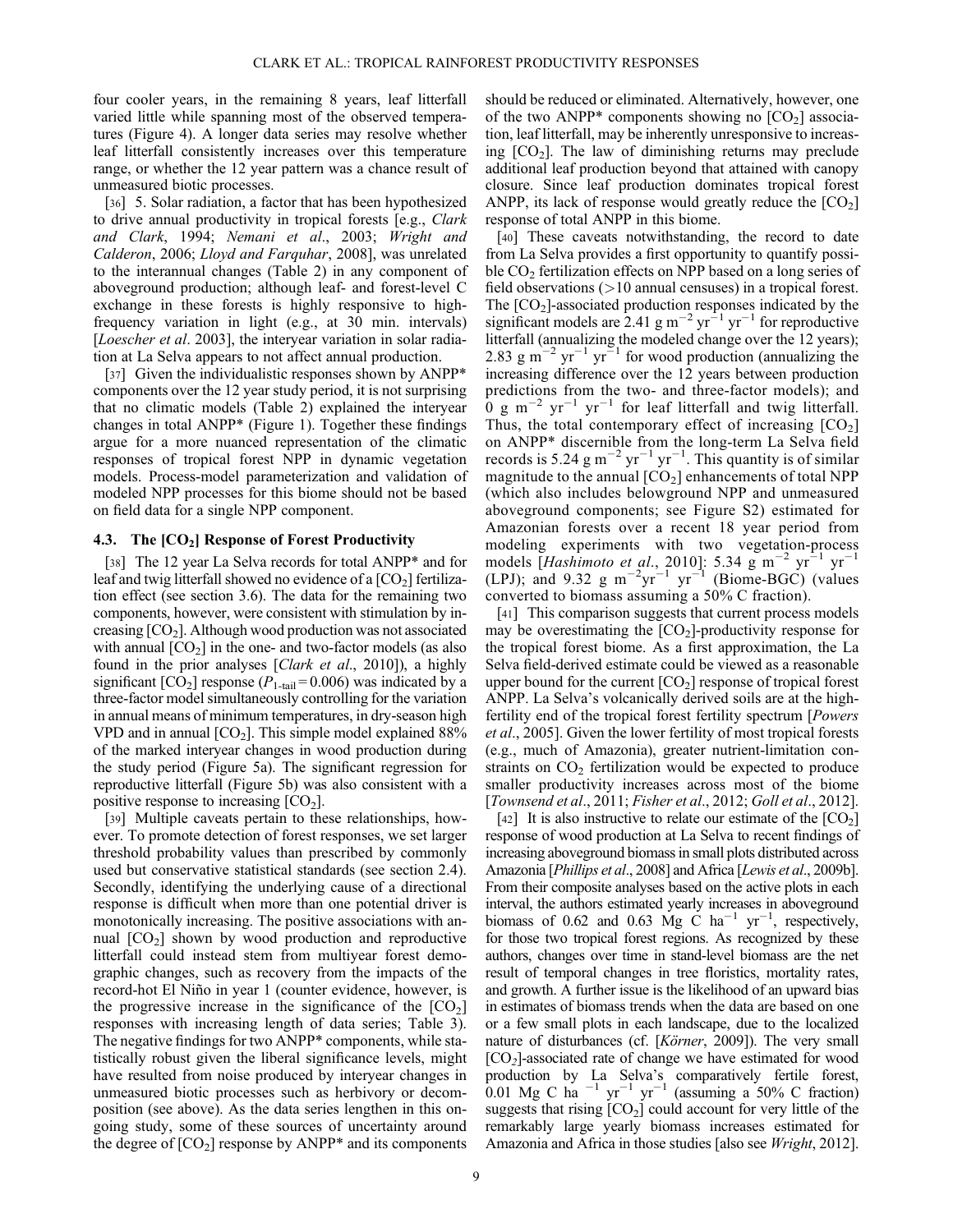#### 4.4. Directional Change in Forest Productivity?

[43] The long-term field measurements of aboveground production at La Selva make it possible to directly test the hypothesis that  $CO<sub>2</sub>$  fertilization has increased tropical forest productivity over recent decades [Lloyd and Farquhar, 2008; Lewis et al., 2009a]. In addition to affecting the rate of atmospheric  $CO<sub>2</sub>$  accumulation [*Clark et al.* 2003; Adams and Piovesan, 2005; Denman et al., 2007; Booth et al., 2012], a directional change in primary production in this biome would produce many impacts on ecological processes and on the hyperdiverse biota in these ecosystems. A progressive increase in leaf litterfall, for example, would alter many aspects of forest biogeochemical cycles by changing the annual inputs of C and nutrients to the forest floor [Wood et al., 2012]. In the present study, however, we found no directional change in total ANPP\* or in wood production, leaf litterfall, or twig litterfall. These findings from a tropical forest at the high-fertility end of the biome's fertility spectrum [*Powers et al.*, 2005], where  $CO<sub>2</sub>$  fertilization would be expected to be at its strongest, do not support this hypothesis.

[44] For only one minor ANPP\* component, reproductive litterfall (Figure 1), was the long-term La Selva data series consistent with an increase over time (Figure 5b). In another Central American lowland forest (Barro Colorado Island, Panama), a 17 year litterfall data series (for 1987–2003) [*Wright and Calderon*, 2006] indicated a progressive increase in the number of tree species flowering at any given time, but no long-term change in estimated annual seed production. Monitoring of reproductive production should be given high priority, in spite of this component's small contribution to total NPP. Directional change in the production of seeds and fruits in tropical forests would produce large impacts on the biodiverse consumer community and on forest nutrient cycling.

### 4.5. Take-Home Lessons

[45] The long-term measurements and analyses to date from this on-going study at La Selva provide several guides for investigating the trends and environmental responses of NPP in other tropical forests. For two distinct reasons, data uncertainty is greatly reduced when the measurements come from replicate plots distributed over the same forest landscape. When observations are based on a single plot, considerable noise can be introduced into the NPP record by episodic disturbance or other stochastic processes; in contrast, in field studies based on replicate plots, the important effects of localized forest disturbance are always included, but without masking the landscape-scale NPP signal. A second strength is statistical. As found in the current study (section 3.1), the much reduced uncertainty associated with the landscape-scale metrics, a benefit of the Central Limit Theorem, makes smaller effects detectable. As data series lengthen (the number of censuses at  $\geq 1$  year intervals, as opposed to years spanned), our ability increases to detect climatic and  $[CO<sub>2</sub>]$  responses of ecosystem production [see also Clark and Clark, 2010]. When the two significant  $[CO_2]$ models were based on shorter segments of the La Selva data series, the significance of the involved drivers diminished or disappeared (Table 3). Quantifying ecosystem responses to climatic factors and to increasing  $[CO<sub>2</sub>]$  based on field observations will require many successive re-censuses at annual or longer time steps. For the short-lived components

of ANPP\*, unmeasured biological processes may contribute to interannual variation. For detection of a climatic/ $CO<sub>2</sub>$ response by these production components, the environmental driver(s) would need to dominate the noise introduced by those unmeasured processes. Annual data through one or more decades may be required to span a sufficient range in the environmental drivers for detecting their impacts, if such exist [see *Clark and Clark*, 2010, Figure 1]. There is a stark contrast between the many published model-driven analyses of climate-change impacts on tropical forests and the few analyses based on actual field measurements of production and climate. For this data-poor biome [Clark et al., 2001b; Townsend et al., 2011; Booth et al., 2012; Wood et al., 2012], we are in the exploratory phase for identifying the key climatic sensitivities of forest productivity based on field observations. At this stage, it is necessary to probe long-term field data series with diverse climatic metrics singly and in combination. An open mind and extensive climatic testing are likely to yield important surprises. Examples from this study include the lack of effect from changes in annual radiation, the strong negative effect of dry-season high VPD, and the recent decline in actual vapor pressure at La Selva. Mean temperature, commonly used in current global process models, was much less informative than more specific metrics (temperature sums  $>28^{\circ}$ C, daily minimum temperatures) that are more mechanistically revealing. Without the use of multiple-factor models, the most compelling climatic/ $CO<sub>2</sub>$ responses indicated by the long-term La Selva ANPP\* data (e.g., Figures 3, 5a, and S5) would have been missed altogether due to the noise introduced by the uncorrelated interyear variation in the other important drivers. Finally, local meteorological data taken at hourly time-steps can be critical for identifying climatic drivers (e.g., the proportion of dryseason daytime hours with high VPD; Figure 3b). Without quality-control to ensure the long-term consistency of local climatic records, however, such data could actually be counter-productive for investigating the climatic responses of tropical-forest productivity [cf. Clark and Clark, 2010].

[46] How process-level understanding can deepen over the course of a long-term study is illustrated by comparing the climatic/[CO2] responses we have now identified for annual wood production at La Selva, with those based on the first 10 annual measurements [Clark et al., 2010]. In both studies, annual wood production was found to be significantly associated with both minimum temperatures and dry-season rainfall. In the current study, however, the evidence of a strong negative effect of higher minimum temperatures was sharpened considerably (Table 2) when two-factor models controlled for the uncorrelated interyear variation in either of two ecophysiologically interpretable metrics of water limitation. In contrast, dry-season rainfall, a strictly meteorological parameter, was unassociated with annual wood production in a two-factor model controlling for the interannual temperature changes during the 12 year period (Tables 2 and S3). Most notably, while no  $[CO<sub>2</sub>]$  association was detectable for annual wood production in the one- or two-factor analyses in both studies, a three-factor model controlling for both minimum temperatures and dry-season high VPD (Figure 5a) revealed a highly significant  $[CO<sub>2</sub>]$ association. Retrospective analysis (Table 3) shows that this association would have been undetectable with the same model based on only 8 years of the La Selva record.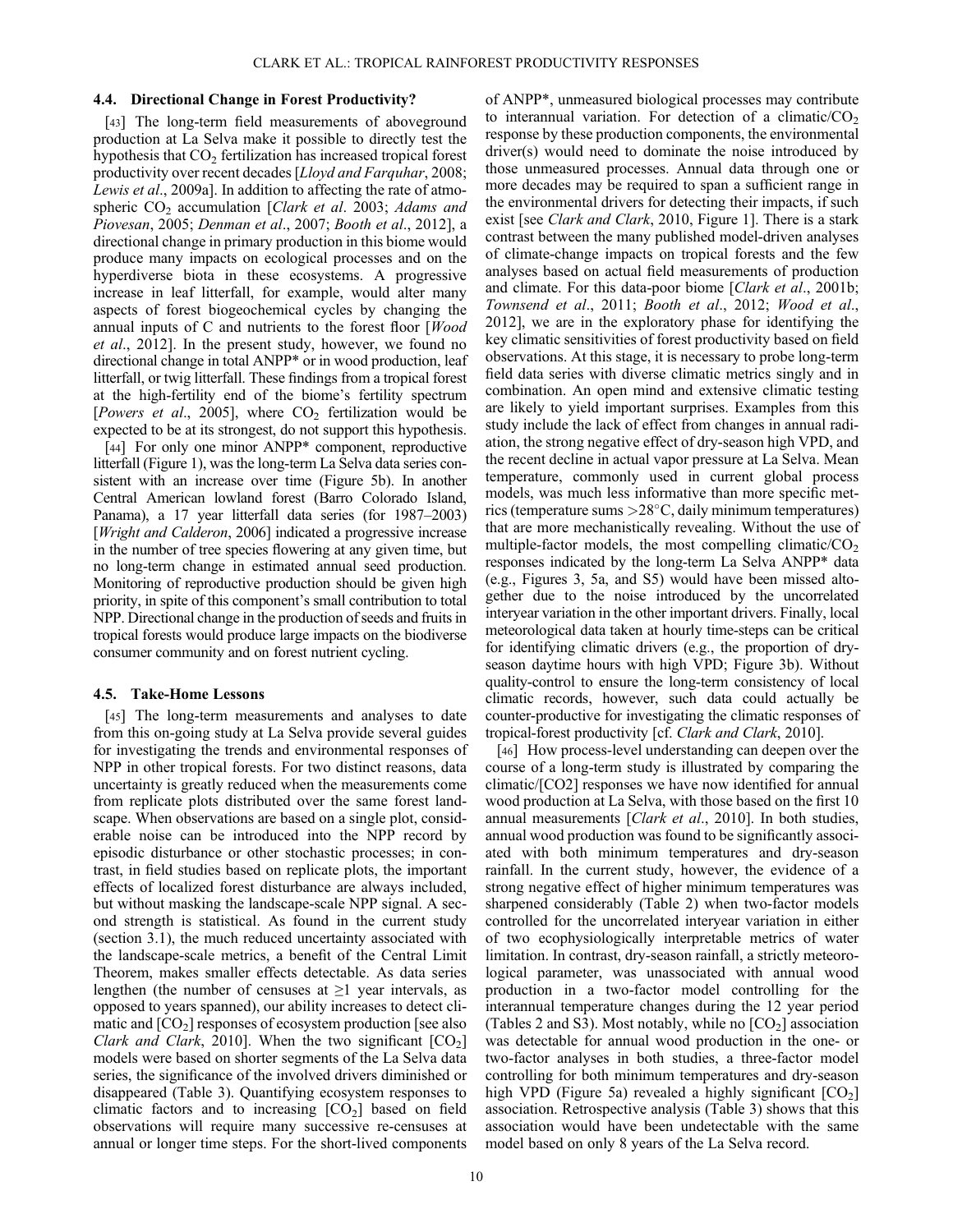## 5. Conclusions and Implications

[47] An imminent "new normal" of unprecedented temperature means and extremes has been projected for all tropical regions [Diffenbaugh and Scherer, 2011]. Given our findings based on a 12 year record of annual production by the lowland tropical forest at La Selva, Costa Rica, such climatic change would be expected to lead to declining forest productivity at this site through coming decades. In recent years with very small increases in minimum temperatures, the production of new aboveground forest biomass at La Selva declined sharply. In addition, the small countervailing effects consistent with  $[CO<sub>2</sub>]$  fertilization that were indicated by the long-term records from La Selva, where the relatively fertile soils should maximize such benefits, raise the possibility that productivity enhancement from increasing  $[CO_2]$  [c.f. Lloyd and Farquhar, 2008] will be too limited to counter the impacts on tropical forests from increasing temperatures. If vapor pressure deficits (the relative dryness of the air) also increase across the biome as the temperatures climb, additional negative effects such as those seen from this stressor at La Selva may further impact many tropical forests. Multidecadal annual-scale field data series from across the biome are needed to quantify the degree of sensitivity of these biodiverse ecosystems both to these climatic stressors and to increasing  $[CO_2]$ . If the responses of other tropical forests are similar to those we have found for La Selva, two large consequences would be pervasive negative effects on tropical species and increasing tropical  $[CO<sub>2</sub>]$  emissions, a positive feedback to global warming.

[48] Acknowledgments. We thank M.G. Ryan, C. Staudhammer, P. Johnson, and S. Baggett for statistical advice, the Organization for Tropical Studies for meteorological monitoring and logistics, and Leonel Campos, William Miranda, and Mauricio Cascante for their expert field measurements. Funding for the long-term CARBONO measurements was provided by the U.S. National Science Foundation (most recently EAR-0421178 and DEB-0841872), the U.S. Department of Energy, the Andrew W. Mellon Foundation, and Conservation International's TEAM Initiative.

#### References

- Adams, J. M., and G. Piovesan (2005), Long series relationships between global interannual CO<sub>2</sub> increment and climate: Evidence for stability and change in role of the tropical and boreal-temperate zones, Chemosphere, 59, 1595–1612, doi:10.1016/j.chemosphere.2005.03.064.
- Aragão, L. E. O. C., et al. (2009), Above- and below-ground net primary productivity across ten Amazonian forests on contrasting soils, Biogeosciences, 6, 2759–2778, doi:10.5194/bg-6-2759-2009.
- Booth, B. B. B., C. D. Jones, M. Collins, I. J. Totterdell, P. M. Cox, S. Sitch, C. Huntingford, R. A. Betts, G. R. Harris, and J. Lloyd (2012), High sensitivity of future global warming to land carbon cycle processes, Environ. Res. Lett., 7, 024002, doi:10.1088/1748-9326/7/2/024002.
- Brando, P. M., D. C. Nepstad, E. A. Davidson, S. E. Trumbore, D. Ray, and P. Camargo (2008), Drought effects on litterfall, wood production and belowground carbon cycling in an Amazon forest: Results of a throughfall reduction experiment, Philos. Trans. R. Soc. B, 363, 1839–1848, doi:10.1098/rstb.2007.0031.
- Brown, S. (1997), Estimating biomass and biomass change of tropical forests: A primer, Forestry Paper 134, FAO, Rome, Italy.
- Chave, J., et al. (2005), Tree allometry and improved estimation of carbon stocks and balance in tropical forests, Oecologia, 145, 87–99, doi:10.1007/s00442-005-0100-x.
- Chave, J., et al. (2008), Assessing evidence for a pervasive alteration in tropical tree communities, PLoS Biol., 6, e45, doi:10.1371/journal.pbio.0060045.
- Chave, J., et al. (2010), Regional and seasonal patterns of litterfall in tropical South America, *Biogeosciences*, 7, 43-55, doi:10.5194/bg-7-43-2010.
- Clark, D. A. (2002), Are tropical forests an important carbon sink? Reanalysis of the long-term plot data, Ecol. Applic., 12, 3-7, http://dx. doi.org/10.1890/1051-0761(2002)012[0003:ATFAIC]2.0.CO;2.
- Clark, D. A., and D. B. Clark (1994), Climate-induced annual variation in canopy tree growth in a Costa Rican tropical rain forest, J. Ecology, 82, 865–872, Article Stable URL: http://www.jstor.org/stable/2261450.
- Clark, D. B., and D. A. Clark (2000), Landscape-scale variation in forest structure and biomass in a tropical rain forest, For. Ecol. Manage., 137, 185–198, http://dx.doi.org/10.1016/S0378-1127(99)00327-8.
- Clark, D. B., and D. A. Clark (2006), Tree growth, mortality, physical condition, and microsite in an old-growth lowland tropical rain forest, Ecology, 87, 2132, [http://www.esapubs.org/archive/ecol/E087/132default.htm.](http://www.esapubs.org/archive/ecol/E087/132/default.htm)
- Clark, D. A., and D. B. Clark (2010), Assessing tropical forests' climatic sensitivities with long-term data, *Biotropica*, 43, 31-40, doi:10.1111/ j.1744-7429.2010.00654.x.
- Clark, D. A., S. Brown, D. W. Kicklighter, J. Q. Chambers, J. R. Thomlinson, and J. Ni (2001a), Measuring net primary production in forests: Concepts and field methods, Ecol. Applic., 11, 356-370, Article Stable URL: [http://](http://www.jstor.org/stable/3060894) [www.jstor.org/stable/3060894.](http://www.jstor.org/stable/3060894)
- Clark, D. A., S. Brown, D. W. Kicklighter, J. Q. Chambers, J. R. Thomlinson, J. Ni, and E. A. Holland (2001b), Net primary production in tropical forests: An evaluation and synthesis of existing field data, Ecol. Applic., 11, 371–384, Article Stable URL: [http://www.jstor.org/stable/3060895.](http://www.jstor.org/stable/3060895)
- Clark, D. A., S. C. Piper, C. D. Keeling, and D. B. Clark (2003), Tropical rain forest tree growth and atmospheric carbon dynamics linked to interannual temperature variation during 1984–2000, Proc. Natl. Acad. Sci. U. S. A., 100, 5852-5857, doi:10.1073/pnas.0935903100.
- Clark, D. B., D. A. Clark, and S. F. Oberbauer (2010), Annual wood production in a tropical rain forest in NE Costa Rica linked to climatic variation but not to increasing  $CO<sub>2</sub>$ , Global Change Biol., 16, 747–759, doi:10.1111/j.1365-2486.2009.02004.x.
- Cox, P. M., D. Pearson, B. B. Booth, P. Friedlingstein, C. Huntingford, C. D. Jones, and C. M. Luke (2013), Sensitivity of tropical carbon to climate change constrained by carbon dioxide variability, Nature, 494, 341–344.
- da Costa, A. C. L., et al. (2010), Effect of 7 yr of experimental drought on vegetation dynamics and biomass storage of an eastern Amazonian rainforest, New Phyt., 187, 579–591, doi:10.1111/j.1469-8137.2010.03309.x.
- Davidson, E. A., et al. (2012), The Amazon basin in transition, Nature, 481, 321–328, doi:10.1038/nature10717.
- Denman, K. L., et al. (2007), Couplings between changes in the climate system and biogeochemistry, in Climate Change 2007: The Physical Science Basis. Contribution of Working Group I to the Fourth Assessment Report of the Intergovernmental Panel on Climate Change, edited by S. Solomon, et al., pp. 499–587, Cambridge Univ. Press, New York.
- Diffenbaugh, N. S., and M. Scherer (2011), Observational and model evidence of global emergence of permanent, unprecedented heat in the 20th and 21st centuries, Clim. Chang., 107, 615–624, doi:10.1007/s10584-011-0112-y.
- Doughty, C. E., and M. L. Goulden (2008), Are tropical forests near a high temperature threshold?, J. Geophys. Res. - Biogeosci., 113, G00B07, doi:10.1029/2007JG000632.
- Edwards, P. J. (1977), Studies of mineral cycling in a montane rain forest in New Guinea: II. The production and disappearance of litter, *J. Ecology*, 65, 971–999.
- Fisher, J. B., G. Badgley, and E. Blyth (2012), Global nutrient limitation in terrestrial vegetation, Glob. Biogeochem. Cycles, 26, GB3007, doi:10.1029/ 2011GB004252.
- Fung, I. Y., S. C. Doney, K. Lindsay, and J. John (2005), Evolution of carbon sinks in a changing climate, Proc. Natl. Acad. Sci. U. S. A., 102, 11201–11206, [www.pnas.org\\_cgi\\_doi\\_10.1073\\_pnas.0504949102](http://www.pnas.org_cgi_doi_10.1073_pnas.0504949102).
- Galbraith, D., P. E. Levy, S. Sitch, C. Huntingford, P. Cox, M. Williams, P. Meir (2010), Multiple mechanisms of Amazonian forest biomass losses in three dynamic global vegetation models under climate change, New Phyt., 187, 647–665, doi:10.1111/j.1469-8137.2010.03350.x.
- Girardin, C. A. J., et al. (2010), Net primary productivity allocation and cycling of carbon along a tropical forest elevational transect in the Peruvian Andes, Glob. Change Biol., 16, 3176-3192, doi:10.1111/ j.1365-2486.2010.02235.x.
- Gliniars, R., G. S. Becker, D. Braun, and H. Dalitz (2013), Monthly stem increment in relation to climatic variables during 7 years in an East African rainforest, *Trees*, early online, doi:10.1007/s00468-013-0863-32013.
- Goll, D. S., V. Brovkin, B. R. Parida, C. H. Reick, J. Kattge, P. B. Reich, P. M. van Bodegom, and Ü. Niinemets (2012), Nutrient limitation reduces land carbon uptake in simulations with a model of combined carbon, nitrogen and phosphorus cycling, Biogeosciences, 9, 3547–3569, doi:10.5194/ bg-9-3547-2012.
- Goulden, M. L., S. D. Miller, H. R. da Rocha, M. S. Menton, H. C. de Freitas, A. Michela e Silva Figueira, and C. A. Dias de Sousa (2004), Diel and seasonal patterns of tropical forest CO<sub>2</sub> exchange, Ecol. Applic., 14, S42–S54, Article Stable URL: [http://www.jstor.org/stable/4493629.](http://www.jstor.org/stable/4493629)
- Hartshorn, G. S. (1983), Plants, in Costa Rican Natural History, edited by D. H. Janzen, pp. 118–157, U. Chicago Press, Chicago.
- Hashimoto, H., F. Melton, K. Ichii, C. Milesi, W. Wang, and R. R. Nemani (2010), Evaluating the impacts of climate and elevated carbon dioxide on